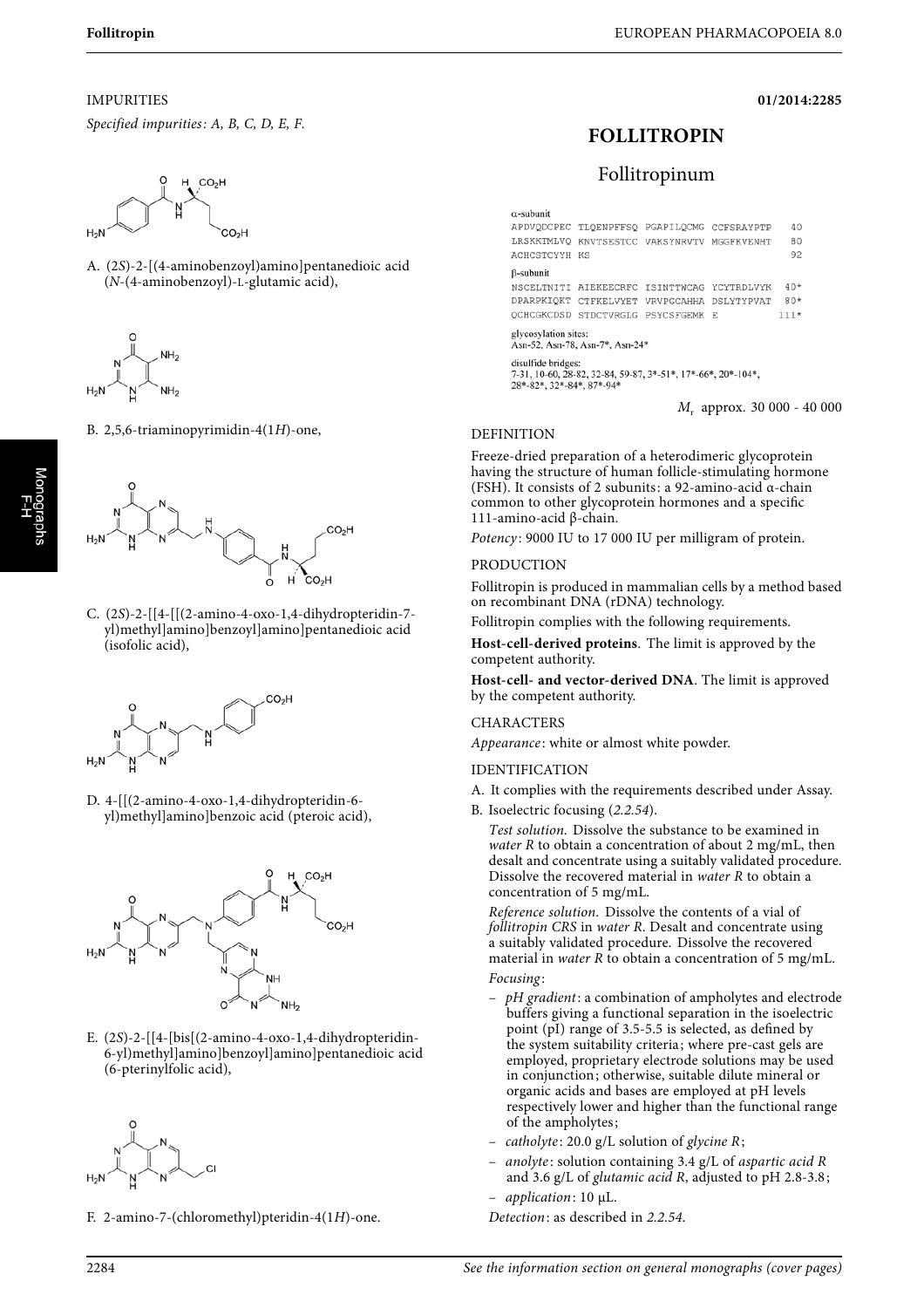## System suitability:

– in the electropherogram obtained with the reference solution, the number of bands seen in the pI region 3.5-5.5 corresponds to that shown in the electropherogram supplied with follitropin CRS; the distribution of bands in the pI region 3.5-5.5 is qualitatively similar to that shown in the electropherogram supplied with follitropin CRS.

Results: examine the electropherogram obtained with the test solution; identify the bands observed by comparison with the electropherogram obtained with the reference solution; the pattern of bands is qualitatively similar to that seen with the reference solution.

C. Examine the chromatograms obtained in the test for follitropin oligomers.

Results: the principal peak in the chromatogram obtained with the test solution is similar in retention time to the principal peak in the chromatogram obtained with the reference solution.

D. Peptide mapping (2.2.55).

SEPARATION OF THE  $\alpha$ - AND  $\beta$ -SUBUNITS. Liquid chromatography (2.2.29).

Test solution. Dissolve the substance to be examined in mobile phase A to obtain a concentration of about 0.4 mg/mL.

Reference solution. Dissolve follitropin CRS in mobile phase A to obtain a concentration of about 0.4 mg/mL. Precolumn:

- $-$  size;  $l = 0.02$  m,  $\varnothing = 4.0$  mm;
- stationary phase : butylsilyl silica gel for chromatography R  $(5 \mu m)$ .

Column:

- $-$  size:  $l = 0.25$  m,  $\varnothing = 4.6$  mm;
- stationary phase : butylsilyl silica gel for chromatography R (5  $\mu$ m) with a pore size of 30 nm.

Mobile phase :

- mobile phase A: dilute 1 mL of trifluoroacetic acid R to 1 L with water R;
- mobile phase B: trifluoroacetic acid R, water R, acetonitrile R (0.9:50:950 V/V/V);

| Time<br>(min) | Mobile phase A<br>(per cent $V/V$ ) | Mobile phase B<br>(per cent $V/V$ ) |
|---------------|-------------------------------------|-------------------------------------|
| $0 - 2$       | 100                                 | $\mathbf{0}$                        |
| $2 - 8$       | $100 \div 76$                       | $0 \rightarrow 24$                  |
| $8 - 17$      | 76                                  | 24                                  |
| $17 - 36$     | $76 \div 70$                        | $24 \rightarrow 30$                 |
| $36 - 41$     | $70 \rightarrow 25$                 | $30 \rightarrow 75$                 |
| $41 - 46$     | 25                                  | 75                                  |
| $46 - 47$     | $25 \div 100$                       | $75 \rightarrow 0$                  |
| $47 - 57$     | 100                                 | $\mathbf{0}$                        |

Flow rate: 1.0 mL/min.

Detection: spectrophotometer at 226 nm.

Injection: 800 µL.

Retention time : β-subunit = about 14 min; α-subunit = about 30 min.

Collect the fractions containing the  $\alpha$ - and  $\beta$ -subunits and freeze-dry them.

REDUCTION, MODIFICATION AND DESALTING OF THE PURIFIED SUBUNITS

## **Reduction and modification**

Solution A. Dilute 10 µL of tributylphosphine R to 2 mL with *propanol R*. Saturate with nitrogen.

Solution B. Dilute 20  $\mu$ L of 4-vinylpyridine R to 200  $\mu$ L with propanol R. Saturate with nitrogen.

Test solutions. Dissolve each of the α- and β-subunit fractions obtained from the test solution in the previous step in 300 µL of guanidine-tris(hydroxymethyl)aminomethane-EDTA buffer solution pH 8.5 R and incubate at 37 °C for 60 min in a thermostatically controlled water-bath. Add 100 µL of solution A, mix and saturate with nitrogen. Incubate at 37 °C for 90 min. Add 10 µL of solution B, mix and saturate with nitrogen. Incubate at 37 °C for 45 min. Add 100 µL of a 10 per cent V/V solution of trifluoroacetic acid R and mix.

Reference solutions. Prepare at the same time and in the same manner as for the test solutions but using the α- and β-subunit fractions obtained from the reference solution in the previous step.

## **Desalting**

Dilute the α- and β-subunit test and reference solutions to 840 µL with mobile phase A.

Column:

- $-$  size:  $l = 0.02$  m,  $\varnothing = 4.6$  mm;
- stationary phase : butylsilyl silica gel for chromatography R  $(5 \mu m)$ .

Mobile phase :

– mobile phase A: dilute 1 mL of trifluoroacetic acid R to 1 L with water R; – mobile phase B: trifluoroacetic acid R, water R,

| <i>mobile phase D: trifuoroacelle acta K, water K,</i><br>acetonitrile $R(1:300:700 V/V/V);$ |                                     |                                     |  |
|----------------------------------------------------------------------------------------------|-------------------------------------|-------------------------------------|--|
| Time<br>(min)                                                                                | Mobile phase A<br>(per cent $V/V$ ) | Mobile phase B<br>(per cent $V/V$ ) |  |
| $0 - 7$                                                                                      | 100                                 | $\Omega$                            |  |
| $7 - 27$                                                                                     | $100 \rightarrow 0$                 | $0 \rightarrow 100$                 |  |
| $27 - 27.01$                                                                                 | $0 \rightarrow 100$                 | $100 \rightarrow 0$                 |  |
| $27.01 - 32$                                                                                 | 100                                 | 0                                   |  |

Flow rate: 1.0 mL/min.

Detection: spectrophotometer at 226 nm. Injection: 800 µL.

For each solution the chromatogram shows a principal peak due to the monovinylpyridine-modified subunit and several minor peaks due to the di- and oligovinylpyridine-modified subunits. Only the fraction containing the monovinylpyridine-modified subunit is used for digestion in the following step. Retention time: α-subunit solution: monovinylpyridinemodified α-subunit = about 15 min;  $β$ -subunit solution: monovinylpyridine-modified β-subunit = about 16 min. Collect the fractions containing the monovinylpyridine-

modified subunits and freeze-dry them. SELECTIVE CLEAVAGE OF THE PEPTIDE BONDS Solution C (8 M urea solution). Dissolve 480 g of urea R in 600 mL of water R and dilute to 1 L with the same solvent. Add about 3-5 g of mixed-bed resin and stir for about 1 h. Filter through a glass filter before use.

Solution D. Dissolve 15.8 g of ammonium hydrogen carbonate R and 8.3 g of sodium edetate R in 800 mL of water R. Adjust to pH 7.8 (2.2.3) with an 80 g/L solution of sodium hydroxide R and dilute to 1 L with water R.

Test solutions. Dissolve each of the modified α- and β-subunits obtained from the test solutions in the previous step in 42.5 µL of solution C and incubate at room temperature for 30 min. Add 42.5 µL of solution D and mix. To 42.5 µL of these solutions add 35 µL of a solution containing about 23 mU/µL of endoproteinase Lys-C and mix. Incubate at 37 °C for 4 h, then add 35 µL of the same endoproteinase Lys-C solution and mix. Incubate at 37 °C overnight, then dilute to 420 µL with mobile phase A.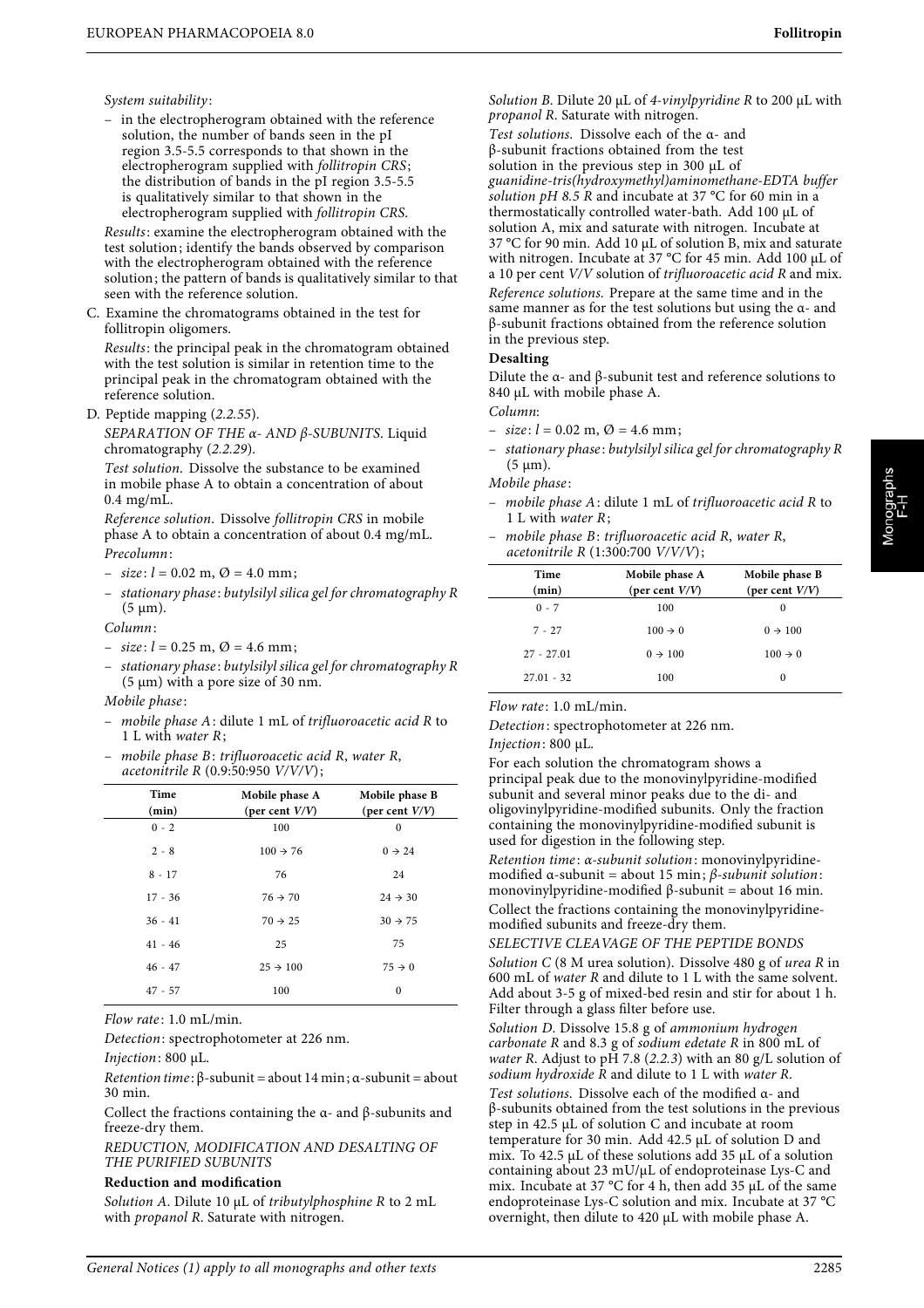Reference solutions. Prepare at the same time and in the same manner as for the test solutions but using the fractions obtained from the reference solutions in the previous step.

CHROMATOGRAPHIC SEPARATION. Liquid chromatography (2.2.29).

Precolumn:

- $-$  size;  $l = 0.02$  m,  $\varnothing = 4.6$  mm;
- stationary phase : octadecylsilyl silica gel for  $chromatography R (5  $\mu$ m).$

Column:

- $-$  size;  $l = 0.25$  m,  $\varnothing = 4.6$  mm;
- stationary phase : octadecylsilyl silica gel for chromatography  $R$  (5  $\mu$ m) with a pore size of 30 nm.

Mobile phase :

- mobile phase A: dilute 1 mL of trifluoroacetic acid R to 1 L with water R;
- mobile phase  $B$ : trifluoroacetic acid  $R$ , water  $R$ , acetonitrile  $R(1:300:700 V/V/V);$

| Time<br>(min) | Mobile phase A<br>(per cent $V/V$ ) | Mobile phase B<br>(per cent $V/V$ ) |
|---------------|-------------------------------------|-------------------------------------|
| $0 - 7$       | 100                                 | 0                                   |
| $7 - 77$      | $100 \div 30$                       | $0 \rightarrow 70$                  |
| $77 - 82$     | $30 \rightarrow 0$                  | $70 \div 100$                       |
| $82 - 87$     | $\Omega$                            | 100                                 |
| $87 - 92$     | $0 \rightarrow 100$                 | $100 \rightarrow 0$                 |
| $92 - 107$    | 100                                 | $\theta$                            |
|               |                                     |                                     |

Flow rate: 1.0 mL/min.

Detection: spectrophotometer at 210 nm.

## Injection: 400 µL.

System suitability:

α-subunit:

- the chromatogram obtained with the reference solution is qualitatively similar to the chromatogram of follitropin α-subunit digest supplied with follitropin CRS; both chromatograms show peaks due to the L4, L6, L3, L5 and L1-2/L1 fragments;
- retention times obtained with the test and reference solutions differ by not more than 5 per cent for fragments L4, L6 and L3, not more than 3 per cent for fragment L5 and not more than 2 per cent for fragments  $L1 - 2/L1$ ;

#### β-subunit:

- the chromatogram obtained with the reference solution is qualitatively similar to the chromatogram of follitropin β-subunit digest supplied with follitropin CRS; both chromatograms show peaks due to the L5, L7, L6, and L1-4 fragments;
- retention times obtained with the test and reference solutions differ by not more than 5 per cent for fragment L5, not more than 2 per cent for fragments L7 and L6 and not more than 1 per cent for fragments L1-4.

Results: for each subunit, the profile of the chromatogram obtained with the test solution is similar to that of the chromatogram obtained with the corresponding reference solution.

E. Glycan analysis (2.2.59). Carry out either method A or method B.

## METHOD A

#### PROTEIN DENATURATION

Test solution. Dissolve 500 µg of the substance to be examined in 60  $\mu$ L of 0.05  $\dot{M}$  phosphate buffer solution  $pH$  7.5 R. Add 6 µL of a 10 mg/mL solution of sodium dodecyl sulfate R and 35  $\mu$ L of a 1 per cent V/V solution of 2-mercaptoethanol R. Mix using a vortex mixer, centrifuge and incubate at 37 °C for 15 min.

Reference solution. Prepare at the same time and in the same manner as for the test solution but using follitropin CRS instead of the substance to be examined.

SELECTIVE RELEASE OF THE GLYCANS

Test solution. To the test solution obtained in the previous step add 0.75 µL of octylphenyl-polyethylene glycol and mix using a vortex mixer. Add 25 mU of peptide N-glycosidase F R, mix using a vortex mixer and centrifuge. Incubate at 37 °C for 24 h. Remove the protein fraction using a suitable, validated procedure. The following method has been found to be appropriate. Add 600  $\mu$ L of anhydrous ethanol R, previously cooled at  $-20$  °C for 45 min. Mix using a vortex mixer and centrifuge. Precipitate the proteins at – 20 °C for 15 min, then centrifuge at 10 600 g at 4  $^{\circ}$ C for 5 min. Transfer the supernatant to a separate tube and evaporate the ethanol for 15 min. Add 1 L of particle-free water R and resume evaporating until the remaining volume is about 500-800 µL, then freeze-dry.

Label the liberated glycans contained in the sample with 2-aminobenzamide. The procedure employs a combination of reagents optimised and validated for the efficient labelling of glycans, and for the subsequent extraction and recovery of the labelled glycans from the reaction. Recover the sample in 1.5 mL of particle-free water R.

Reference solution. Prepare at the same time and in the same manner as for the test solution but using the reference solution obtained in the previous step.

CHROMATOGRAPHIC SEPARATION. Liquid chromatography (2.2.29).

- Column:
- $-$  size:  $l = 0.075$  m,  $\varnothing = 7.5$  mm;
- $-$  stationary phase: weak anion-exchange resin R (10  $\mu$ m);
- temperature: 30 °C.
- Mobile phase :
- mobile phase A: acetonitrile R;
- mobile phase B: 0.5 M ammonium acetate buffer solution  $pH$  4.5 R; filter through a membrane filter (nominal pore size 0.22 µm);
- mobile phase C: particle-free water R;

| Time<br>(min) | Mobile phase A<br>(per cent $V/V$ ) | Mobile phase B<br>(per cent $V/V$ ) | Mobile phase C<br>(per cent $V/V$ ) |
|---------------|-------------------------------------|-------------------------------------|-------------------------------------|
| $0 - 5$       | 20                                  | $\Omega$                            | 80                                  |
| $5 - 21$      | 20                                  | $0 \rightarrow 4$                   | $80 \rightarrow 76$                 |
| $21 - 61$     | 20                                  | $4 \rightarrow 25$                  | $76 \rightarrow 55$                 |
| $61 - 62$     | 20                                  | $25 \rightarrow 50$                 | $55 \rightarrow 30$                 |
| $62 - 71$     | 20                                  | 50                                  | 30                                  |
| $71 - 72$     | 20                                  | $50 \rightarrow 0$                  | $30 \rightarrow 80$                 |
| $72 - 117$    | 20                                  | $\Omega$                            | 80                                  |

Flow rate:  $0.4$  mL/min.

Detection: fluorimeter at 330 nm for excitation and at 420 nm for emission.

Injection: 50 µL.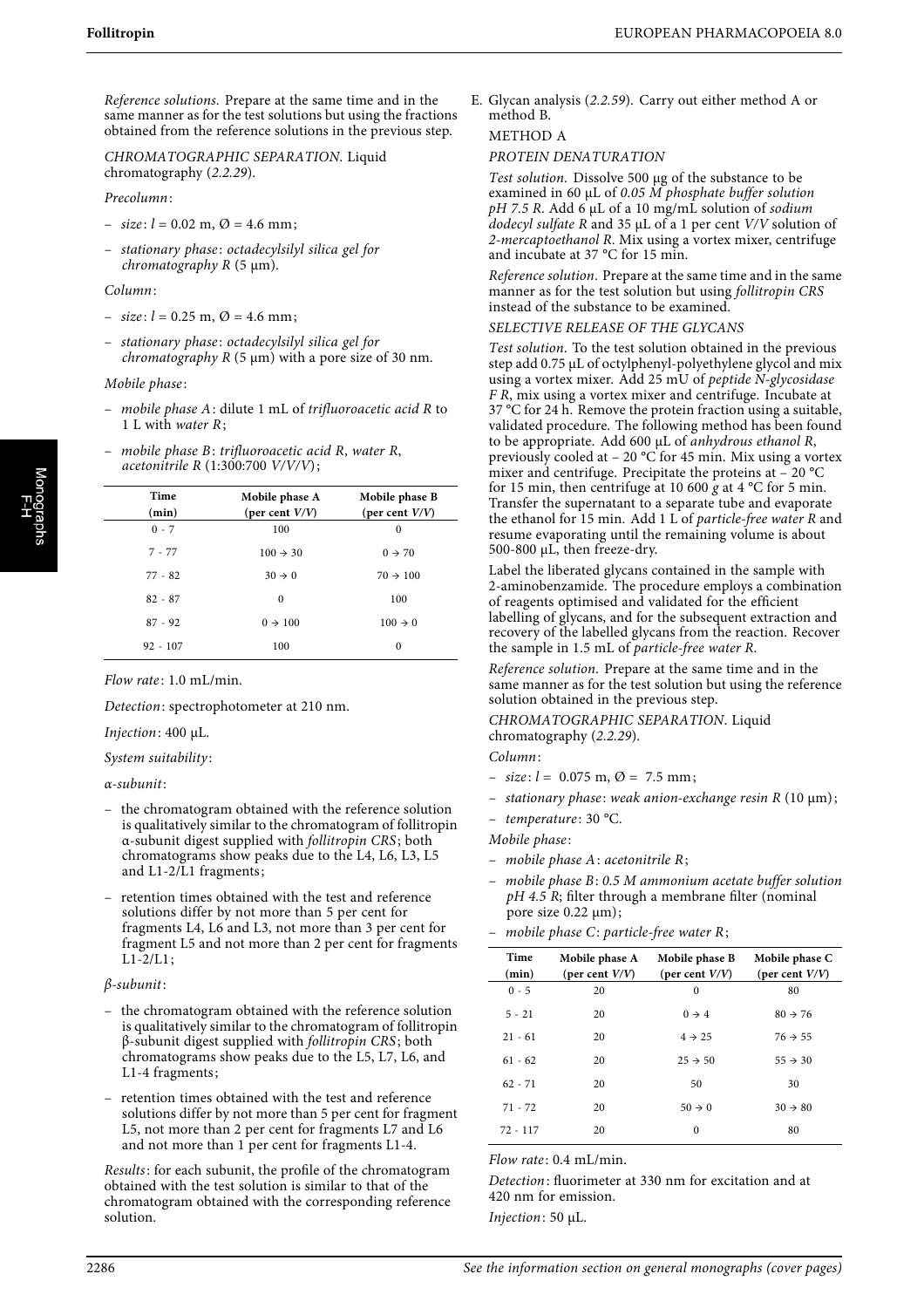System suitability: reference solution:

- the chromatogram obtained is qualitatively similar to the chromatogram supplied with follitropin CRS;
- by comparison with the chromatogram supplied with follitropin CRS, identify the peaks due to neutral, mono-, di-, tri- and tetra-sialylated forms; determine the area of each peak and express it as a percentage of the total; calculate the Z number using the following expression:

 $(A_0 \times 0) + (A_1 \times 1) + (A_2 \times 2) + (A_3 \times 3) + (A_4 \times 4)$ 

- $A_0$  = peak area percentage due to the neutral form;
- $A_1$  = peak area percentage due to the mono-sialylated form;
- $A_2$  = peak area percentage due to the di-sialylated form;
- $A_3$  = peak area percentage due to the tri-sialylated form;
- $A_4$  = peak area percentage due to the tetra-sialylated form.

The Z number obtained for the reference solution is in the range 177-233.

Examine the chromatogram obtained with the test solution and calculate the Z number as described above.

 $Result: Z = 177-233.$ 

METHOD B

#### PROTEIN DENATURATION

Solution A. To 1.952 g of 2-[N-morpholino]ethanesulfonic acid R and 57.32 g of guanidine hydrochloride R, add 1 mL of a 15.4 g/L solution of dithiothreitol R, 10 mL of an 18.61 g/L solution of sodium edetate R and 20 mL of water R. Maintain in a water-bath at about 37 °C for 1 min to dissolve the components. Adjust to pH 8.1 (2.2.3) with an 80 g/L solution of sodium hydroxide R and dilute to 100.0 mL with water R. Mix.

Solution B. Dissolve 37 mg of iodoacetamide R in 1 mL of water R and mix. Protect from light.

Solution C. Dissolve 26.7 g of disodium hydrogen phosphate dihydrate R and  $11.2$  g of sodium edetate  $\overline{R}$  in  $\overline{3}$  L of water  $\overline{R}$ and mix. Adjust to pH 7.5 (2.2.3) with a 40 g/L solution of sodium hydroxide R.

Test solution. Dissolve 1 mg of the substance to be examined in 0.2 mL of solution A and incubate in a water-bath at  $37 \pm 1$  °C for 2 h. Add 20 µL of freshly prepared solution B, mix and incubate at  $37 \pm 1$  °C for a further 2 h, protected from light. Add 10  $\mu$ L of 2-mercaptoethanol R and mix. Dialyse against 1 L of solution C. Add 200 µL of solution C and mix. Determine the protein content of the solution.

Reference solution (a). Prepare in the same manner as for the test solution but using follitropin CRS instead of the substance to be examined. Determine the protein content of the solution.

Reference solution (b). Prepare in the same manner as for the test solution but using fetuin instead of the substance to be examined. Determine the protein content of the solution.

#### SELECTIVE RELEASE OF THE GLYCANS

Test solution. Dilute the test solution obtained in the previous step with solution C to obtain a concentration of 1.1 g/L. Add 1 U of peptide N-glycosidase  $F R$  to 500 µg of the solution, mix and incubate at  $37 \pm 1$  °C for 24 h. Place the solution in ice. Precipitate the protein and salts with 3 volumes of ice-cold anhydrous ethanol R and allow to stand in ice for 10 min. Centrifuge at 16 000  $g$  for about 5 min and transfer the supernatant to a separate tube. Add  $3 \mu L$  of a 1  $\mu$ g/ $\mu$ L solution of *maltotriose R*, then freeze-dry. Dissolve in 100 µL of *water R*.

Reference solution (a). Prepare in the same manner as for the test solution but using the reference solution obtained with follitropin CRS in the previous step.

Reference solution (b). Prepare in the same manner as for the test solution but using the reference solution obtained with fetuin in the previous step.

CHROMATOGRAPHIC SEPARATION. Liquid chromatography (2.2.29).

Precolumn:

 $-$  size:  $l = 0.05$  m,  $\varnothing = 4.0$  mm;

– stationary phase : strongly basic anion-exchange resin for chromatography R;

Column:

- $-$  size:  $l = 0.25$  m,  $\varnothing = 4.0$  mm;
- stationary phase : strongly basic anion-exchange resin for chromatography R.

Mobile phase :

- mobile phase  $A: 20$  g/L solution of sodium hydroxide R; maintain under helium;
- mobile phase B: water R; maintain under helium;
- mobile phase C: dissolve 41 g of anhydrous sodium acetate  $\overline{R}$  in 800 mL of water  $\overline{R}$ , dilute to 1 L with the same solvent, then mix; filter through a membrane filter (nominal pore size 0.45 µm); maintain under helium.

| Time<br>(min)  | Mobile phase A<br>(per cent $V/V$ ) | Mobile phase B<br>(per cent $V/V$ ) | Mobile phase C<br>(per cent $V/V$ ) |
|----------------|-------------------------------------|-------------------------------------|-------------------------------------|
| $0 - 0.2$      | 20                                  | 80                                  | $\Omega$                            |
| $0.2 - 94.0$   | 20                                  | $80 \rightarrow 34$                 | $0 \rightarrow 46$                  |
| $94.0 - 97.0$  | 20                                  | 34                                  | 46                                  |
| $97.0 - 97.1$  | 20                                  | $34 \rightarrow 80$                 | $46 \rightarrow 0$                  |
| $97.1 - 115.0$ | 20                                  | 80                                  | $\Omega$                            |

 $Flow\ rate$ : 1.0 mL/min.

Detection: pulsed amperometric detector.

Injection: 45 µL.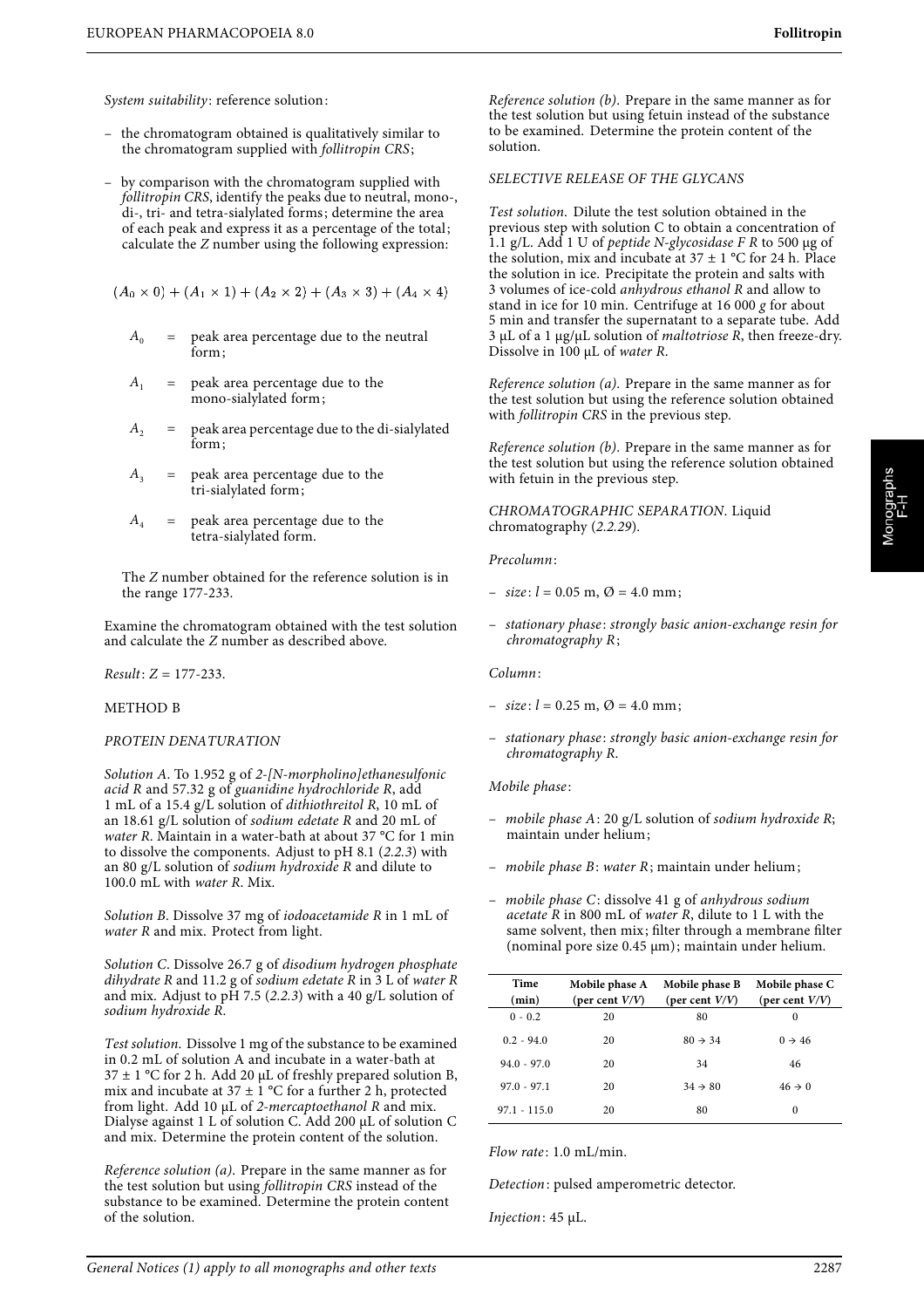System suitability:

- the chromatogram obtained with reference solution (b) is qualitatively similar to the chromatogram for fetuin supplied with *follitropin CRS*;
- the chromatograms obtained with the test solution and reference solution (a) are qualitatively similar to the chromatogram supplied with follitropin CRS;
- by comparison with the chromatogram supplied with follitropin CRS, identify the peaks due to neutral, monodi-, tri- and tetra-sialylated forms in the chromatogram obtained with reference solution (b); determine the area of each peak and express it as a percentage of the total; calculate the Z number using the following expression:

$$
(A_0 \times 0) + (A_1 \times 1) + (A_2 \times 2) + (A_3 \times 3) + (A_4 \times 4)
$$

- $A_0$  = peak area percentage due to the neutral form;
- $A_1$  = peak area percentage due to the mono-sialylated form;
- $A_2$  = peak area percentage due to the di-sialylated form;
- $A_3$  = peak area percentage due to the tri-sialylated form;
- $A_4$  = peak area percentage due to the tetra-sialylated form.

The Z number obtained for reference solution (b) is in the range 290-325.

Examine the chromatogram obtained with the test solution and calculate the Z number as described above.  $Result: Z = 178-274.$ 

## **TESTS**

**Follitropin oligomers**. Size-exclusion chromatography (2.2.30). Use the normalisation procedure.

Solution A. Dissolve 118 mg of sodium dihydrogen phosphate R, 1.65 g of disodium hydrogen phosphate dihydrate R and 30.0 g of sucrose R in 40 mL of water R and dilute to 100.0 mL with the same solvent.

Solution B. Dissolve 1.0 mg of bovine albumin R in 30 mL of solution A.

Test solution. Dissolve the substance to be examined in solution A to obtain a concentration of 0.25 mg/mL. Reference solution. Dissolve the contents of a vial of follitropin CRS in 200 µL of solution A and mix with the same volume of solution B. If necessary, dilute further with solution A to obtain a concentration of 0.25 mg/mL. Column:

- $-$  size:  $l = 0.3$  m,  $\varnothing = 7.8$  mm;
- stationary phase : hydrophilic silica gel for chromatography R, of a grade suitable for fractionation of globular proteins in the relative molecular mass range of 10 000 to 500 000  $(5 \mu m)$ .

Mobile phase: dissolve 28.4 g of anhydrous sodium sulfate R in 2 L of 0.1 M phosphate buffer solution pH 6.7 R and filter through a membrane filter (nominal pore size 0.45 µm). Flow rate: 0.5 mL/min.

Detection: spectrophotometer at 215 nm.

Injection: 100 µL.

 $Retention time: following in = 14-16 min.$ 

System suitability: reference solution:

resolution: minimum 1.5 between the peaks due to bovine albumin and follitropin;

– no peak is detected between 5 min and 16 min in blank injections.

#### Limit:

sum of the peaks with a retention time less than that of the principal peak: maximum 0.5 per cent.

**Free subunits**. Polyacrylamide gel electrophoresis (2.2.31) under non-reducing conditions.

Gel dimensions: 1.5 mm thick.

Resolving gel: 12 per cent acrylamide.

Sample buffer. Concentrated SDS-PAGE sample buffer R.

Test solution. Dissolve the substance to be examined in water R to obtain a concentration of 2  $\mu$ g/ $\mu$ L. To 55  $\mu$ L of the solution add 55 µL of the sample buffer. Allow to stand for 4 h at room temperature.

Reference solution (a). Dissolve the contents of a vial of follitropin CRS in water R to obtain a concentration of 2  $\mu$ g/ $\mu$ L. To 25 µL of the solution add 25 µL of the sample buffer. To  $40 \mu L$  of this solution add 180  $\mu L$  of the sample buffer and 180 µL of water R. Allow to stand for 4 h at room temperature, then boil for 5 min.

Reference solution (b). A solution of molecular mass markers suitable for calibrating SDS-polyacrylamide gels in the range of 14.4-94 kDa.

Application:

| Well           | Solution(s)                            | Volume $(\mu L)$ |
|----------------|----------------------------------------|------------------|
| 1              | Reference solution (a)                 | 40               |
| 2              | Reference solution (a)                 | 30               |
| 3              | Reference solution (a)                 | 20               |
| $\overline{4}$ | Reference solution (a)                 | 15               |
| 5              | Reference solution (a)                 | 10               |
| 6              | Reference solution (a)                 | 5                |
| 7              | Test solution                          | 50               |
| 8              | Test solution + reference solution (a) | $50 + 25$        |
| 9              | Reference solution (b)                 | 10               |

Detection: by Coomassie staining.

System suitability:

- reference solution (b): the validation criteria are met  $(2.2.31);$
- test solution + reference solution  $(a)$ : the bands corresponding to the follitropin heterodimer and subunits are clearly separated;
- reference solution (a): no bands corresponding to the follitropin heterodimer are seen;

– recovery is between 75 per cent and 125 per cent. Limit:

– free subunits: maximum 3 per cent.

**Oxidised follitropin**. Liquid chromatography (2.2.29).

Solution A. Dissolve about 3.3 mg of 2,4-dichlorobenzoic acid R in 10.0 mL of ethanol (96 per cent) R.

Test solution. Dissolve the substance to be examined in water R to obtain a concentration of 300  $\mu$ g/mL.

Reference solution (a). Dissolve the contents of a vial of follitropin CRS in water R to obtain a concentration of 300 µg/mL.

Reference solution (b). Dissolve the contents of a vial of follitropin CRS in dilute hydrogen peroxide solution R to obtain a concentration of 300 µg/mL. Incubate for 30-45 min. Add 10 µL of solution A and inject immediately.

Column:

 $-$  size:  $l = 0.25$  m,  $\varnothing = 4.6$  mm;